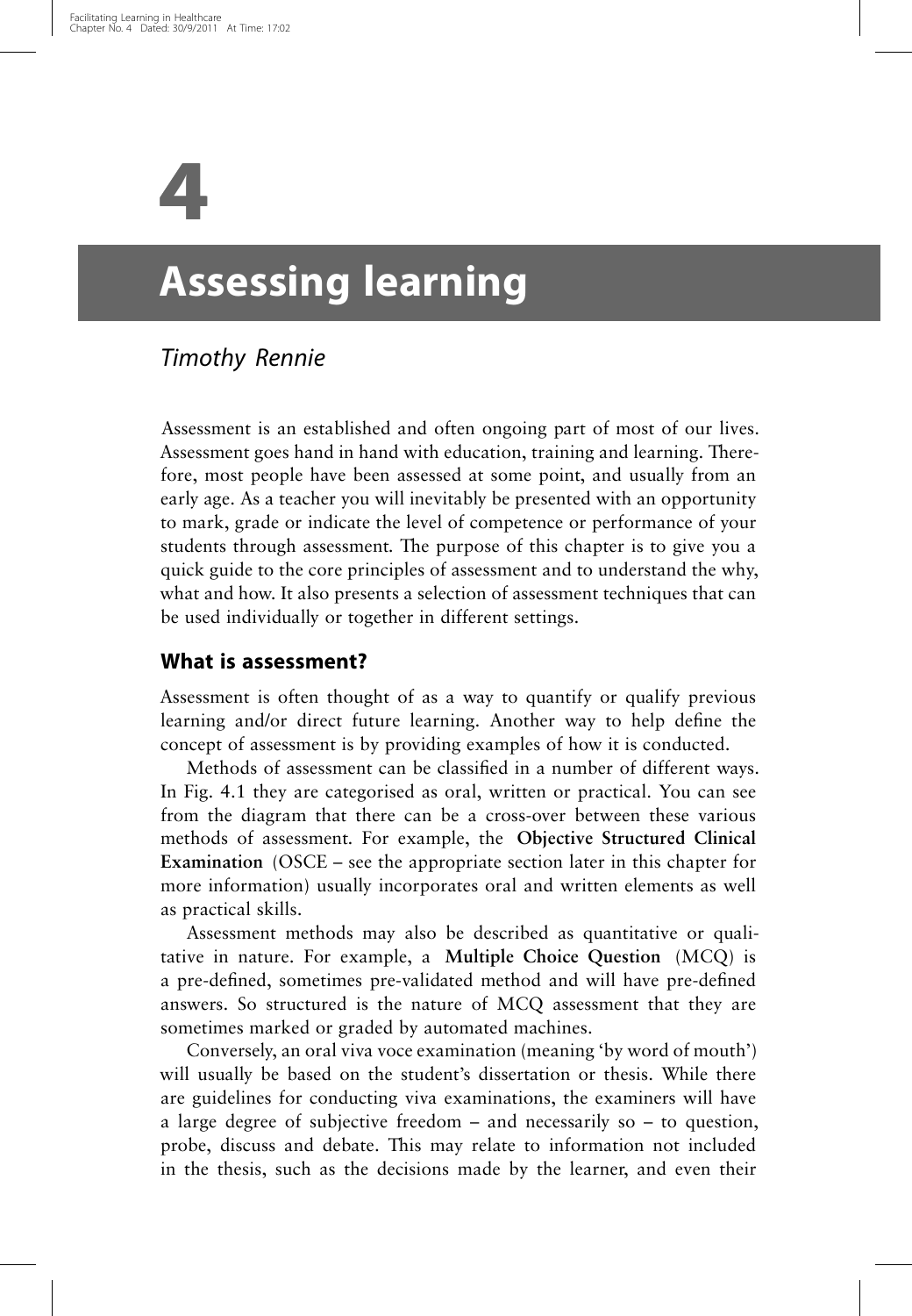

Figure 4.1. Methods of assessment.

motivations or aspirations in conducting their work. The examiners will have no direct control over the responses that the learner delivers and, therefore, the answers cannot be pre-defined.

#### **Formative, summative and ongoing assessment**

Most learners experience some degree of **ongoing assessment**, be it a test at the beginning of the class on the previous lesson or structured formal modular examinations throughout a course or degree. The marks may or may not contribute to a final mark – they may just indicate how well you are progressing. They may be used to deliberately motivate learning, or this could just be an unintended side-effect. However, the concept of ongoing assessment does not really capture this motivational element, whether the assessments are intended to inform future learning or simply provide an indication or 'benchmark' for how much learning has happened.

Another way of defining types of assessment is whether they inform learning progression or whether they provide an indication of how much learning has taken place. **Formative assessment** *informs* learning, whereas **summative assessment** is the *sum* of learning.

From this perspective a single assessment method may be used for different purposes. It may be used to indicate how learners are progressing throughout a learning experience (formative) and in this way point to strengths or gaps in knowledge or skills. This in turn can direct the focus of the learner's learning. Conversely, the assessment may be used as an end-point (summative) examination, such as an end-of-year assessment in a degree course. However, in both these examples the assessment can be described as 'ongoing' despite serving different purposes.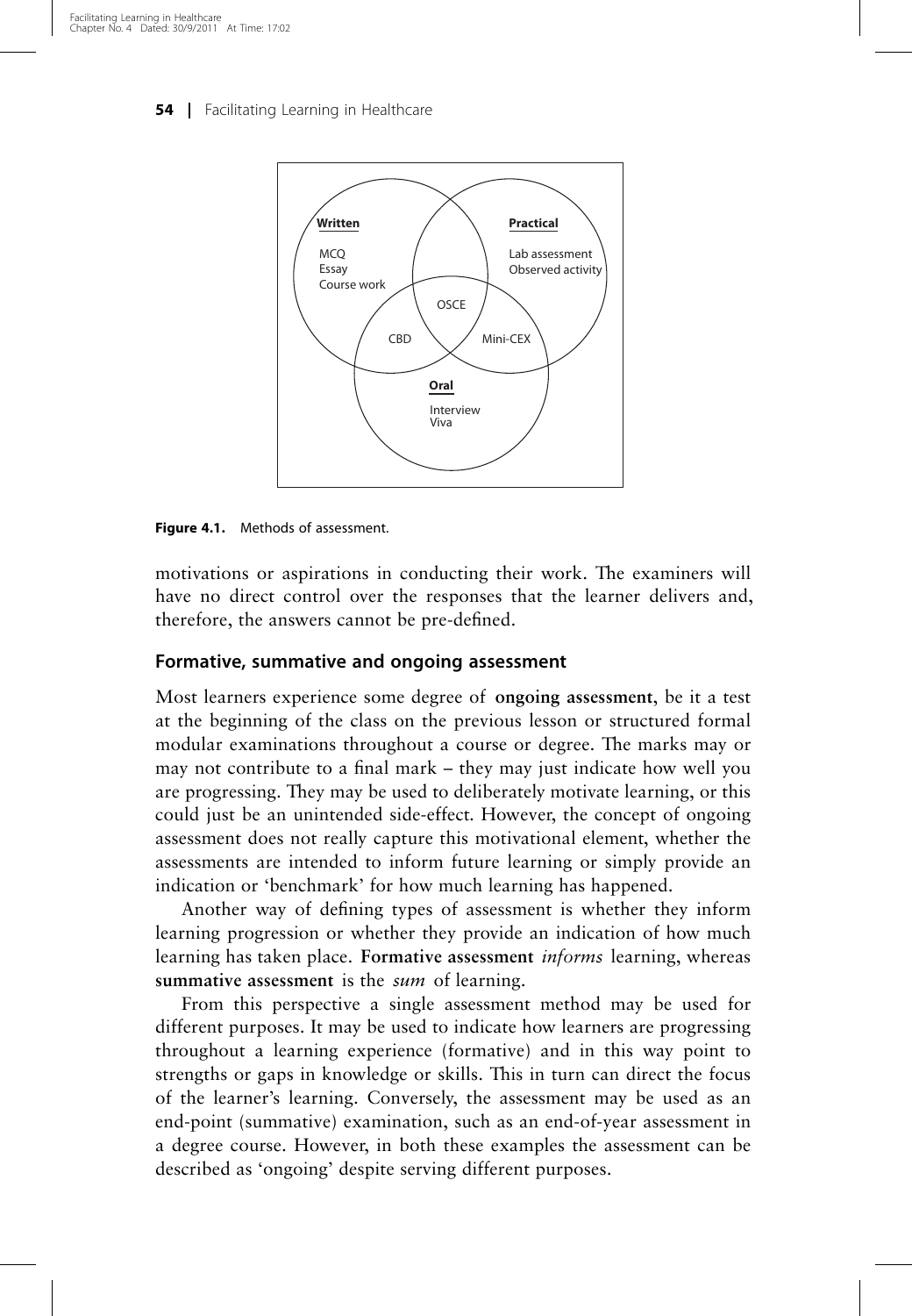There are some examples of assessment tools at the end of this chapter that can provide a comprehensive assessment of an individual's learning over a period of time (see 'Common assessment methods used in health professions education'). To help you decide which method of assessment is most suitable for your learners it is useful to ask yourself these questions:

- Why am I assessing, what is the purpose?
- What am I assessing against?
- Who is being assessed and who is the assessor?
- At what point in the learner's education or development is the assessment taking place?
- In what setting will the assessment be performed?
- How do I judge what is 'good'?
- How do I feed back the results to the learner?

# **Why assess?**

Questioning why we are assessing may lead us to consider the philosophy and ethics of assessment, which we will not go into here. The purpose of this chapter is to outline the pragmatic perspective: understanding the 'why' may inform better the 'how' and the 'what' (see Exercise 4.1).

Assessment is used to demonstrate a level of **competence** (see Box 4.1). This can be particularly important if someone's competence has a profound and direct impact on others (for example, in medical practice). Assessment may also be part of a selection process such as degree entry examinations or interviews for employment. Assessment is also used as a management tool – to provide evidence of incompetence or poor practice, or to demonstrate value and stimulate activity or competition.

There may also be other, more ignoble, motivations for assessment. Assessment could (but should not) be used to catch people out or to deliberately set levels that people cannot attain in order to exclude or demote. This highlights the importance of assessment being valid, practical and fair.

# **What am I assessing against?**

You may already be able to answer the question why you are assessing. The overall aim may be to demonstrate competence or simply to show that learning has occurred. However, it may not be immediately clear what you are assessing against. There may be a general **curriculum** – this will usually give a broad summary of what is expected of learners and, therefore, what should be assessed. Outside the academic setting you are more likely to find competencies – whether defined or not – that are expected to be attained for an individual to carry out their job or role sufficiently.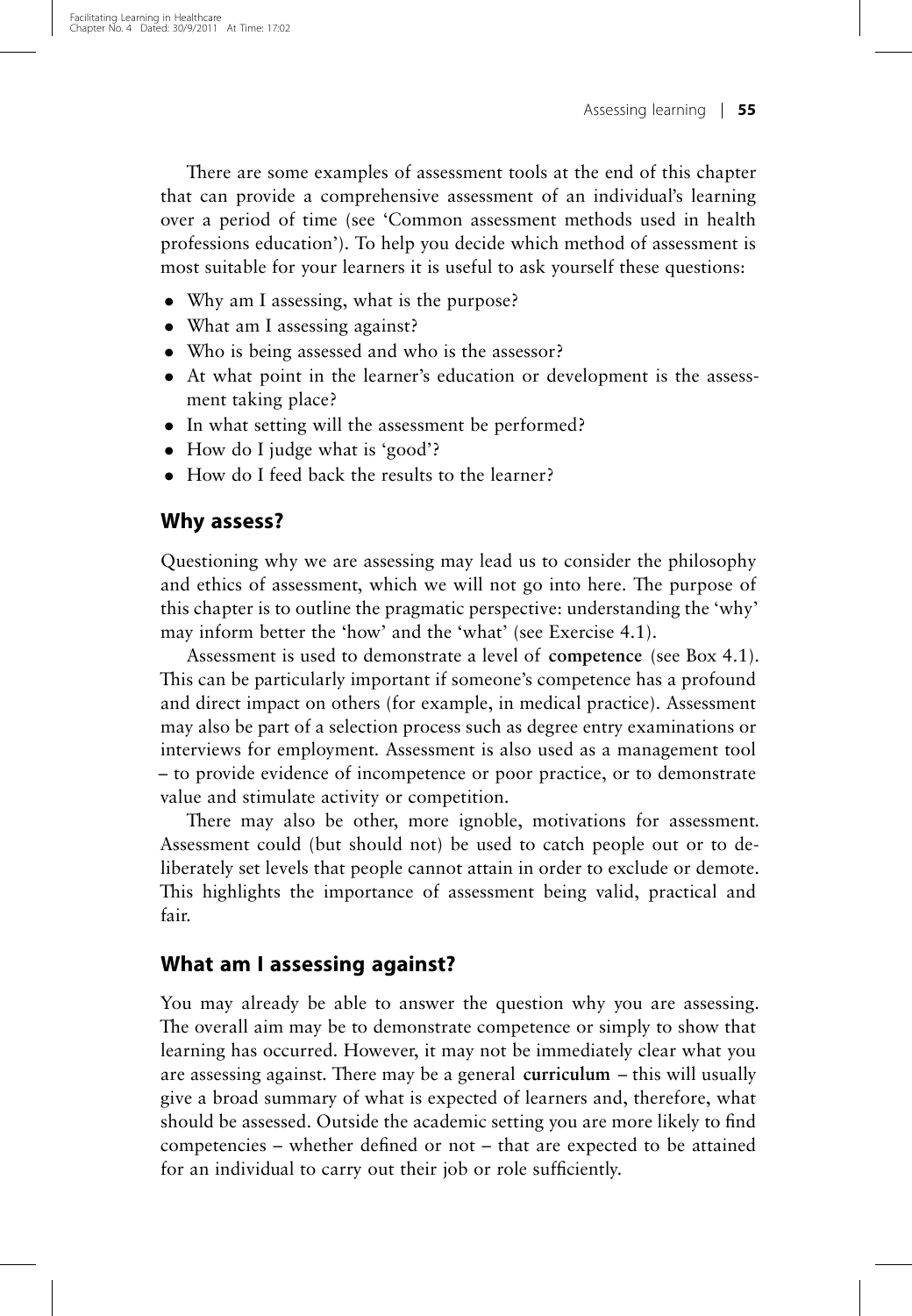#### Box 4.1 Some definitions (UK setting)

*Competencies:* 'Competencies are descriptors of the performance criteria, knowledge and understanding that are required to undertake work activities. They describe what individuals need to do, and to know, to carry out a particular job role or function, regardless of who performs it.'

#### *(Competence Framework, NHS Connecting for Health)*

*Assessment:* 'The process of measuring an individual's progress and accomplishments against defined standards and criteria, which often includes an attempt at measurement. The purpose of assessment in an educational context is to make a judgement about mastery of skills or knowledge; to measure improvement over time; to arrive at some definitions of strengths and weaknesses; to rank people for selection or exclusion, or perhaps to motivate them.'

#### *(Postgraduate Medical Education and Training Board)*

*Evaluation:* 'Evaluation is the collection of, analysis and interpretation of information about any aspect of a programme of education or training as part of a recognised process of judging its effectiveness, its efficiency and any other outcomes it may have.' *(Thorpe 1993)*

Both curricula and competencies may be articulated into specific **learning outcomes** (what is expected to be learned) and/or **learning objectives** (what and how learning takes place) (see Chapter 2). A short course, for example, is likely to have an overall aim to improve competence or educate in a particular area and some specific objectives that indicate what learning should take place.

Consider a two-hour first aid course. The overall aim will be to help the learner to be better at, or more informed about, delivering first aid. Within this there may be specific learning outcomes such as:

- **1** Be able to identify the appropriateness of cardiopulmonary resuscitation (CPR) for a person who is unconscious
- **2** Be able to deliver CPR when appropriate.

In general, assessment should relate to specific indicators of what learning or level of competence is expected. In the absence of these, learning outcomes can be derived from the overall aims or curriculum of the learning programme.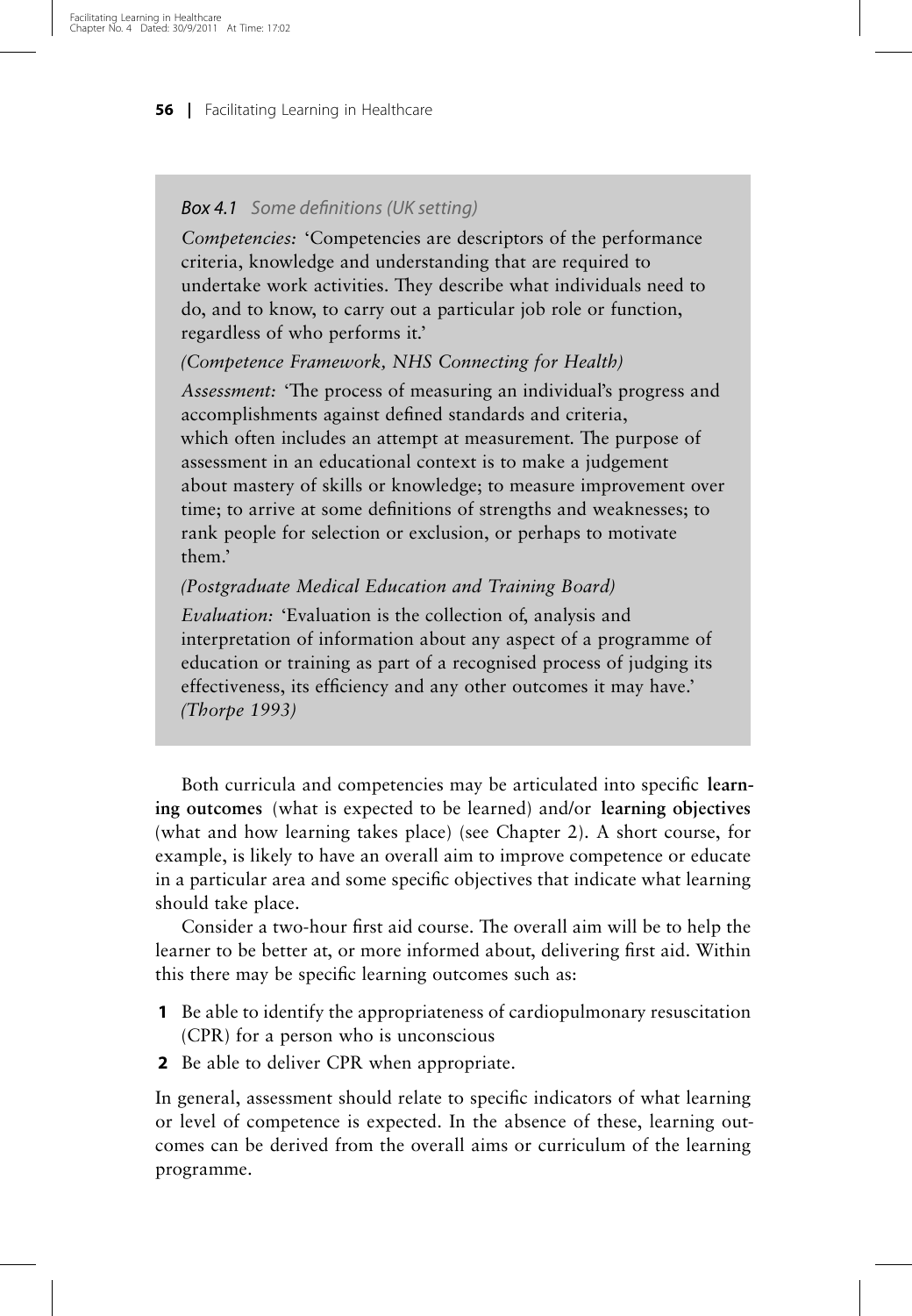

**Figure 4.2.** Multiple intelligences. (Adapted from Gardner 1983.)

In some instances the aims, learning outcomes and learning objectives may be defined by the learner (consider again the PhD thesis and viva). However, if the learning aims or objectives are not defined when they are expected to be, are defined poorly, or do not relate well to the work undertaken, this will very likely be a criticism by examiners.

The examples of assessment detailed in this chapter focus on cognitive ability, but it is worth remembering other aspects of performance that may be assessed, such as physical ability or interpersonal skills (see Fig. 4.2). Taking again the example of the first aid course, assessment could demonstrate cognitive recall of information as well as competence in enacting a typical first aid scenario. However, concepts that are demonstrated physically may also be assessed theoretically – a chemical titration that exhibits a colour change can be described regardless of whether it is actually conducted. Indeed, assessment may be used to quantify or qualify learning that is difficult to demonstrate but can be described instead.

#### **How assessment meets learning**

In an ideal world the best assessment would be one that most fairly reflects the learning, competence or performance of an individual. However, apart from the practical constraints of time and personnel, we must also appreciate that no method of assessment will assess the entirety of what has been, or is being, learned. People exhibit different characteristics and intelligences – be they learned or innate – and develop different **learning styles** and strategies. (See Chapter 2 for more information on learning styles.)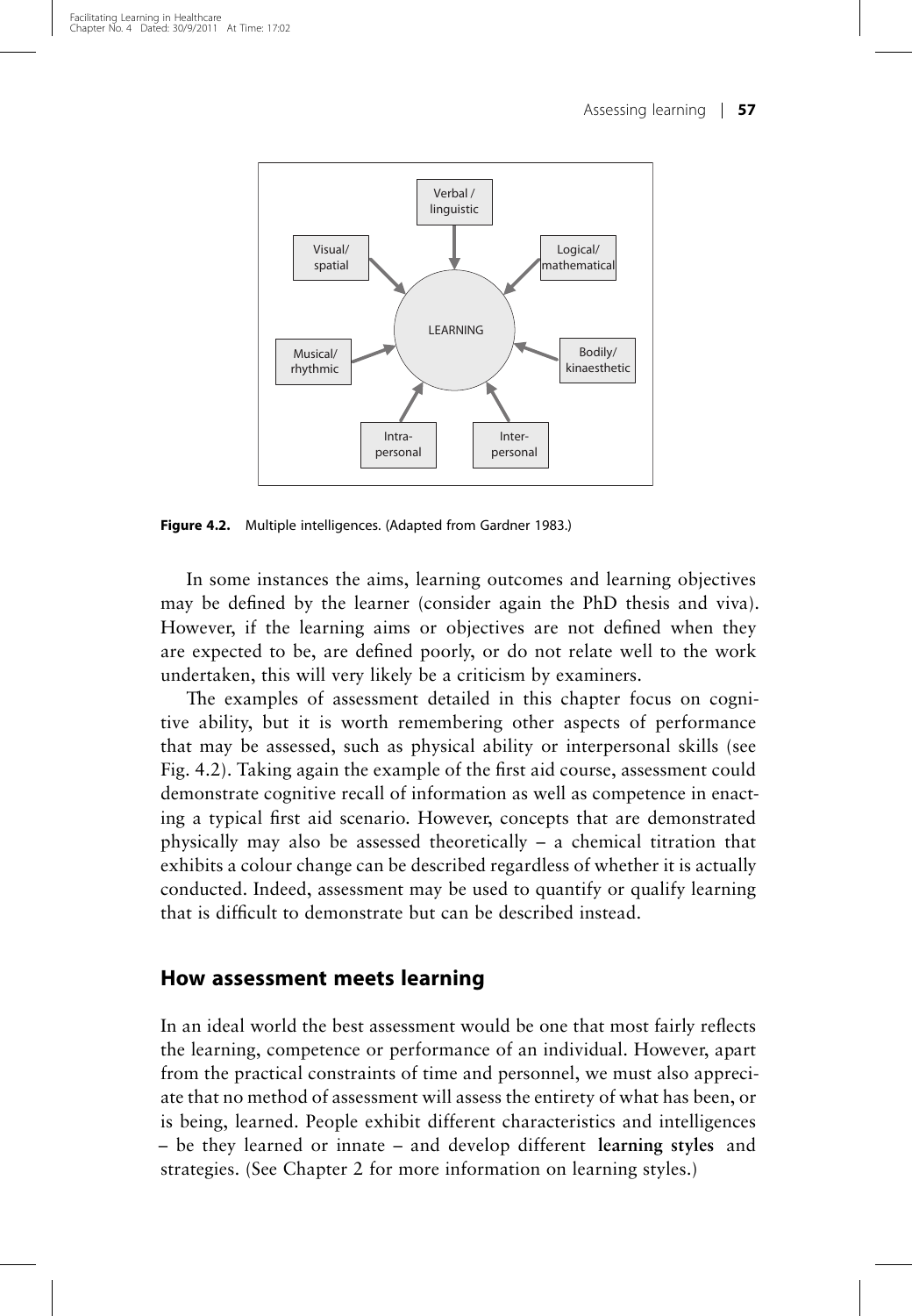Some people may rely on memory and recall whereas others may rely on conceptual thinking or 'stories'. Any given assessment will have a bias in some way towards a particular learning style or even human characteristic. Therefore, rather than trying to suit the 'horse to the course' (which could be criticised as being unfair in itself and impossible anyway) it is worth at least trying to create a level playing field in delivering assessments.

One way of doing this is to create a mix of different assessment methods that measure learning from different aspects. This can also give the assessor greater confidence in the results, provided that the assessment methods are robust and are truly measuring what is intended. Sometimes only one assessment method will be suitable to measure a very specific element of learning. Similarly, there will be some aspects of learning that cannot be assessed accurately or reliably. Although we should strive to be creative in our methods, this has to be an accepted limitation.

### **The assessor**

The role of the assessor is very important. There ought to be objectivity in relation to the learner, whether they come face-to-face or not. There should be no conflict of interest, in order to eliminate positive or negative bias. This can be tricky as in some circumstances the ideal person to assess is the person who is closest to the learner's practice or performance. As an assessor you should ask yourself, do you have multiple interests in the outcome of the assessment that may impact on its outcome? Discussion with colleagues or the human resources team could help to answer this.

The roles and responsibilities of the assessor are varied. Again, in the absence of guidelines or a pre-defined set of answers, it is helpful to consider the purpose of the assessment and focus on the learning objectives to clarify what should be assessed. If the assessor plays an active part in the interpretation of the learner's responses then some degree of competence on the assessor's part and/or familiarity with both the assessment method and responses may be expected. Indeed, specialist assessors may be specifically recruited to perform or mark the assessment.

# **Assessment value**

How do you know whether your judgement of a learner's performance is accurate? Of course there is often subjectivity in assessment and assessors must ensure that outcomes can be reproduced to a standard degree of error (that is, different assessors will give similar marks). Even if the assessment is a **subjective assessment** there may be some structured criteria and recording format that you are expected to follow in order to provide feedback, either for the learner or for quality assurance purposes. If the outcome of the assessment is a quantitative mark or percentage, the question arises of what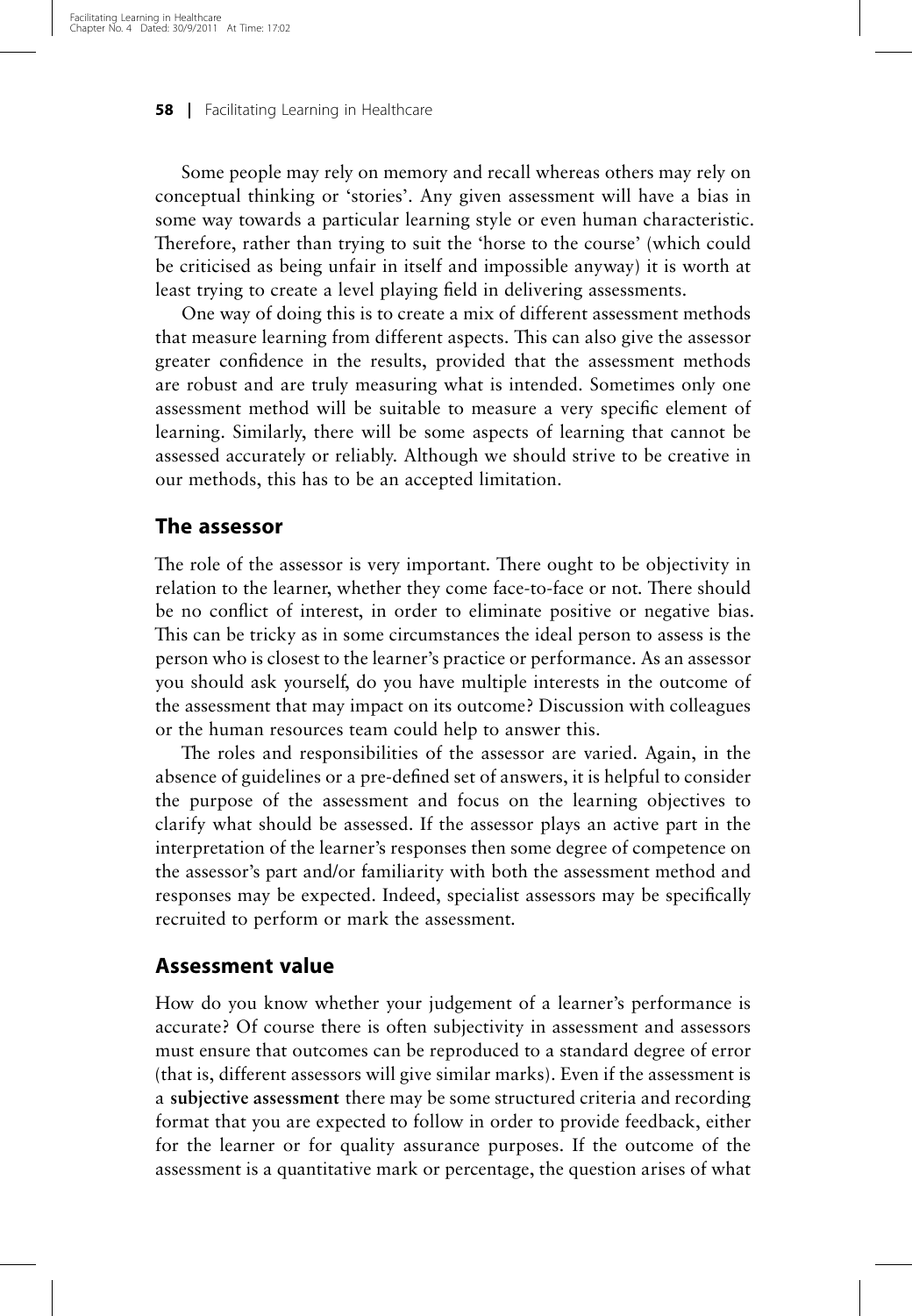| <b>Table 4.1 Objective and subjective rating scores</b> |                                                                                                                                                                                            |              |                                                                                                                                              |              |                                                                                                                                                                                             |      |                                                                                                                                                                            |                             |
|---------------------------------------------------------|--------------------------------------------------------------------------------------------------------------------------------------------------------------------------------------------|--------------|----------------------------------------------------------------------------------------------------------------------------------------------|--------------|---------------------------------------------------------------------------------------------------------------------------------------------------------------------------------------------|------|----------------------------------------------------------------------------------------------------------------------------------------------------------------------------|-----------------------------|
| <b>Criterion</b>                                        | <b>Highly</b><br>competent                                                                                                                                                                 |              | <b>Competent</b>                                                                                                                             |              | Not yet competent/<br>does not meet<br>minimum criteria                                                                                                                                     |      | <b>Unacceptable</b>                                                                                                                                                        |                             |
| <b>Overall</b><br>ability                               | Evidence<br>presented<br>substantially<br>exceeds<br>minimum<br>requirements of<br>competence in<br>terms of content.<br>structure.<br>knowledge,<br>insight and other<br>defined criteria |              | Evidence presented<br>is a sufficient, valid,<br>reliable indication<br>that the learner has<br>met minimum<br>requirements of<br>competence |              | Evidence presented<br>indicates that the<br>learner has not yet<br>demonstrated<br>overall competence<br>or is not yet<br>competent in terms<br>of one or more of<br>the specified criteria |      | Evidence presented<br>is substantially<br>flawed, gross<br>inaccuracies.<br>omissions.<br>irrelevant content<br>or substantial<br>deviation from the<br>specified criteria |                             |
|                                                         | <b>Excellent</b>                                                                                                                                                                           | Very<br>good | Good:<br>$Com-$<br>petent                                                                                                                    | Satisfactory | Just<br>below<br>standard                                                                                                                                                                   | Weak | Very<br>weak                                                                                                                                                               | Very little of<br>relevance |
| Mark<br>earned                                          | 85-100%                                                                                                                                                                                    | 75%          | 65%                                                                                                                                          | 55%          | 45%                                                                                                                                                                                         | 35%  | 25%                                                                                                                                                                        | $0 - 15%$                   |

this actually means or equates to. This may be easier to judge if there is a pass mark or if percentage points are categorised into different levels of proficiency.

An example of objective and subjective scoring is shown in Table 4.1. There is subjective categorisation and there are equivalent descriptions of levels of competence and percentage scores.

It is also worth remembering that the value of the outcome may only be valid for a period of time. The significance of any achievement is likely to decrease over time or through greater achievements. For example, it is likely that qualifications achieved at school are superseded by university qualifications, and they in turn by professional qualifications – although basic, lower-level qualifications may still be required to demonstrate proficiency in core subjects such as English and mathematics. If there is a specific expiry date, it may relate to ensuring that individuals are up-to-date in their learning or competence – consider again the first aid course.

So how can we ensure that assessments are a true reflection of performance? In the United Kingdom there is annual debate following the release of key school examination results concerning their validity. As results continue to improve year on year, the media perception is that the examinations are getting easier. In certain circumstances, particularly where one is being measured against one's own previous performance in formative assessments, this is irrelevant – you would expect and hope to see improvement over time.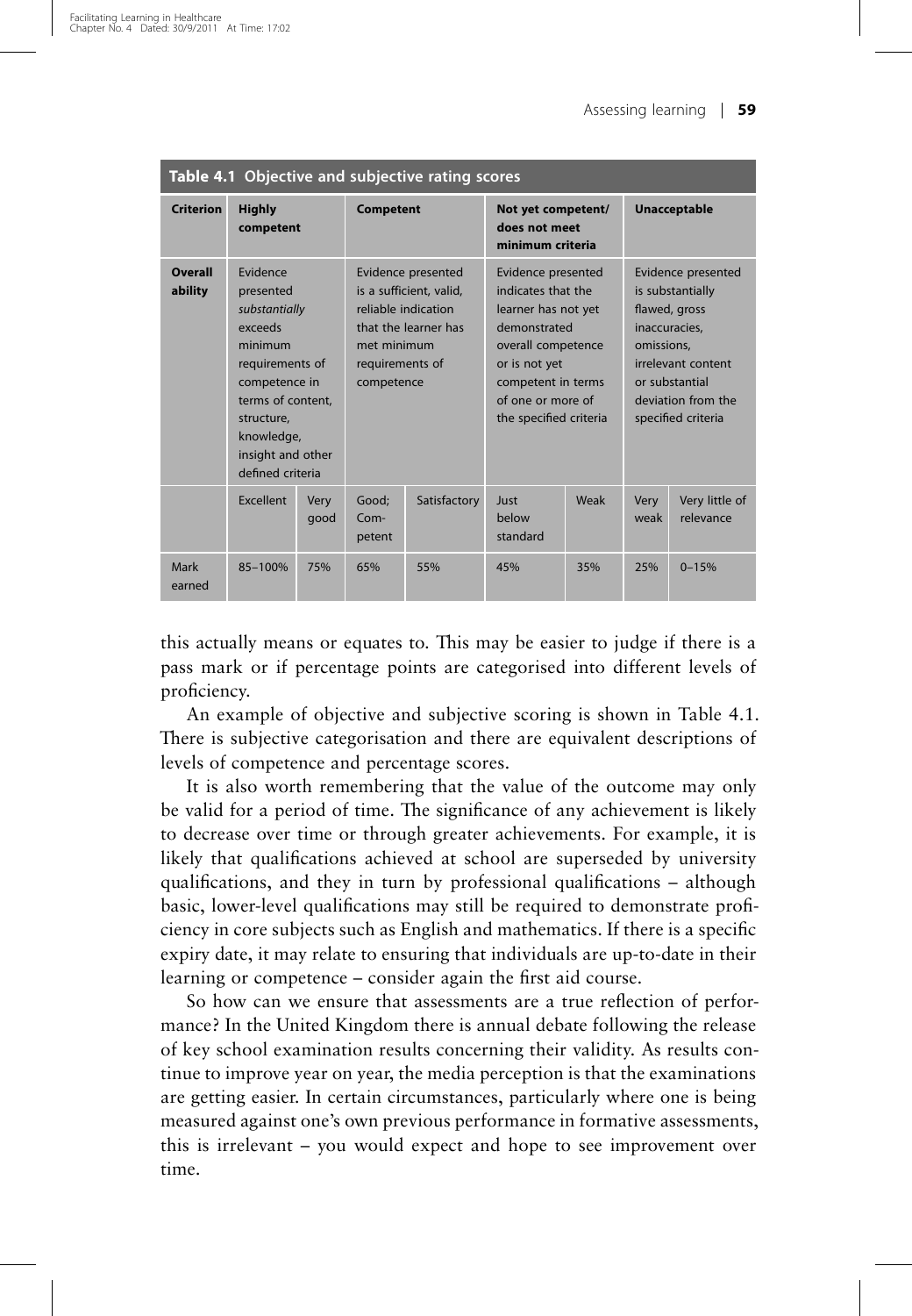However, there may be justification for reviewing a cohort of results by analysing, for example, the 'average' score (mean/median/mode), the standard deviation from the mean, and any outlying results that may have a disproportionate effect on the average. How does this year's analysis compare with those of the previous year(s)? Are there any patterns? If so, can these patterns be explained? How will this inform how we assess next year?

If the assessment method included a battery of questions or 'items', such as the MCQ, a technique called a '**test-item analysis**' may be employed, particularly in an academic setting. This judges each item against pre-defined external criteria or against the remaining items in the assessment. In performing this analysis, there may be one item that is consistently answered incorrectly or not answered at all, even by the highest scorers. This raises suspicion as to whether the question was fair or whether it could be reasonably interpreted in a number of ways.

Two outcomes may result from the analysis. One is the *post-hoc* improvement in the assessment questions or items. The second is adjustment to the assessment scores to reflect the difficulty or fairness of the assessment. If the second option is used, it should be done consistently (i.e. with every assessment of its kind) and in a disciplined way against agreed criteria in order to avoid accusations of manipulating results.

#### **Feedback on assessment**

The question of how the outcome of assessment is fed back to the learner again relates to the nature of the assessment. If the assessment is formative, it is likely that learners will receive feedback in order to guide future learning (see Fig. 4.3). However, if the outcome of the assessment is summative, feedback may not be given – often not even under appeal – especially if the desired outcome is achieved. This usually relates to the practical balance of providing feedback versus the transparency of the academic process. Academics need to be transparent, but the reality of providing hundreds or thousands of individuals with detailed feedback is not viable. However, educational institutions will typically have processes in place for appeal and re-marking even if feedback is not granted.

There is also the danger of conflict if assessment is heavily subjective and the learner disagrees with the assessor's interpretation; this is not easily managed on a large scale.

# **Setting**

The setting or venue for an assessment is also important. The setting may not be decided until the day of the actual assessment, for example if it is a work-based observation. In this instance the assessor should always take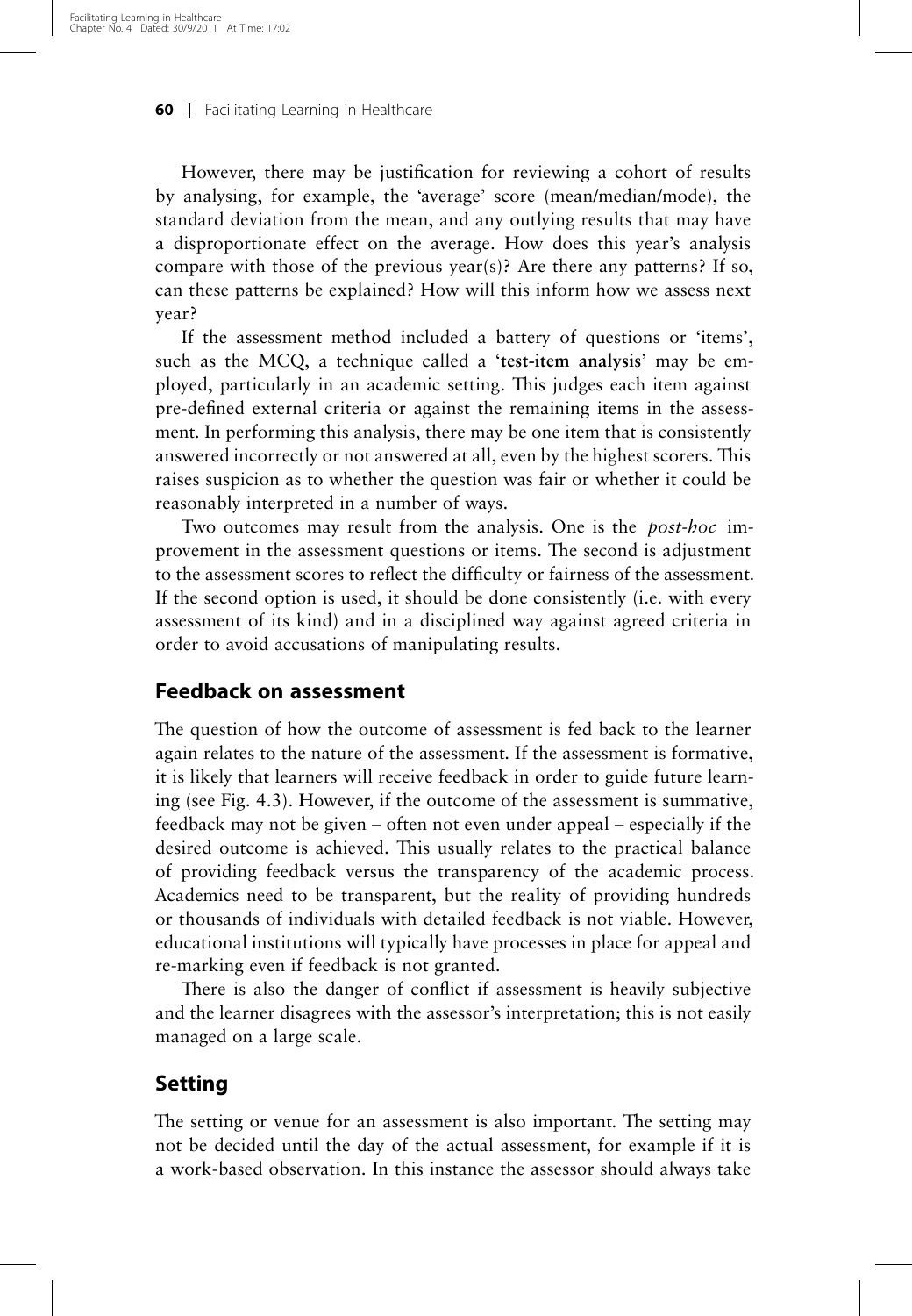

**Figure 4.3.** The process of assessment.

the lead in ensuring that the setting is appropriate. Is there enough space? Is it too busy or noisy to properly conduct an assessment? If patients or members of the public are involved, are there any confidentiality issues? Is it possible to provide feedback within this setting if it is required?

# **Plagiarism in assessment**

It is extremely important to recognise the significance of plagiarism in assessment as the risk of accrediting learning that has not taken place could result in tangible damage even to human life. Individual institutions will provide their own guidance relating to plagiarism in assessment and we refer the reader to these institutional policies and practices. The process for tackling plagiarism should nonetheless be consistent, fair and transparent. However, the message to be encouraged regarding plagiarism is that it is never in the learner's interests, regardless of whether it is detected or not. In particular, with formative assessment – where the only direct benefit is to the learner – plagiarism defeats the purpose of this method and therefore actually disadvantages the learner.